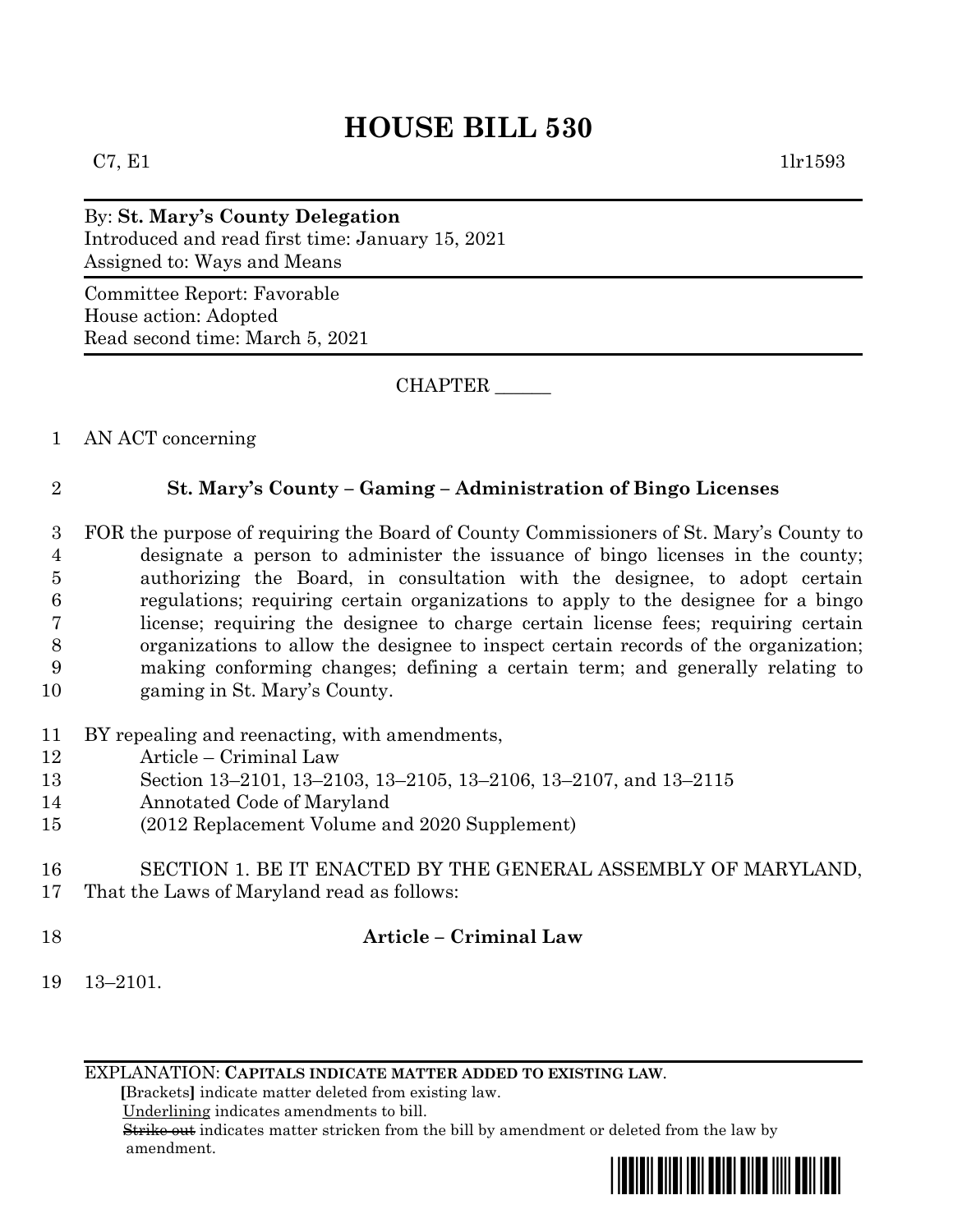|                                    | $\overline{2}$                  | <b>HOUSE BILL 530</b>                                                                                                                                       |  |
|------------------------------------|---------------------------------|-------------------------------------------------------------------------------------------------------------------------------------------------------------|--|
| $\mathbf{1}$                       | (a)                             | In this subtitle the following words have the meanings indicated.                                                                                           |  |
| $\overline{2}$<br>$\boldsymbol{3}$ | (b)<br>Mary's County.           | "County commissioners" means the Board of County Commissioners of St.                                                                                       |  |
| 4<br>5<br>6                        | (C)<br>COUNTY.                  | "DESIGNEE"<br><b>MEANS</b><br>A PERSON DESIGNATED<br>BY<br><b>THE</b><br><b>COUNTY</b><br>COMMISSIONERS TO ADMINISTER THE ISSUANCE OF BINGO LICENSES IN THE |  |
| 7<br>8                             | $\left[ \text{(c)} \right]$ (D) | (1)<br>"Gaming device" includes a paddle wheel, wheel of fortune,<br>chance book, bingo, Nevada card, and a stamp machine.                                  |  |
| 9<br>10                            | (2)<br>of this article.         | "Gaming device" does not include a slot machine, as defined in $\S 12-301$                                                                                  |  |
| 11                                 | [(d)] (E)                       | "Gaming event" means a carnival, bazaar, or raffle.                                                                                                         |  |
| 12                                 | [(e)](F)                        | "Qualified organization" means:                                                                                                                             |  |
| 13                                 | (1)                             | a volunteer fire company; or                                                                                                                                |  |
| 14                                 | (2)                             | a bona fide:                                                                                                                                                |  |
| 15                                 |                                 | religious organization;<br>(i)                                                                                                                              |  |
| 16                                 |                                 | fraternal organization;<br>(ii)                                                                                                                             |  |
| 17                                 |                                 | civic organization;<br>(iii)                                                                                                                                |  |
| 18                                 |                                 | war veterans' organization; or<br>(iv)                                                                                                                      |  |
| 19                                 |                                 | charitable organization.<br>(v)                                                                                                                             |  |
| 20                                 | [(f)](G)                        | "Sheriff" means the Sheriff of St. Mary's County.                                                                                                           |  |
| 21                                 | $13 - 2103.$                    |                                                                                                                                                             |  |

 **(A)** A qualified organization must have a bingo license whenever the qualified organization conducts bingo.

 **(B) THE COUNTY COMMISSIONERS MAY ADOPT REGULATIONS, IN CONSULTATION WITH THE DESIGNEE UNDER § 13–2105 OF THIS SUBTITLE, TO ADMINISTER AND ENFORCE BINGO ACTIVITIES IN THE COUNTY.**

13–2105.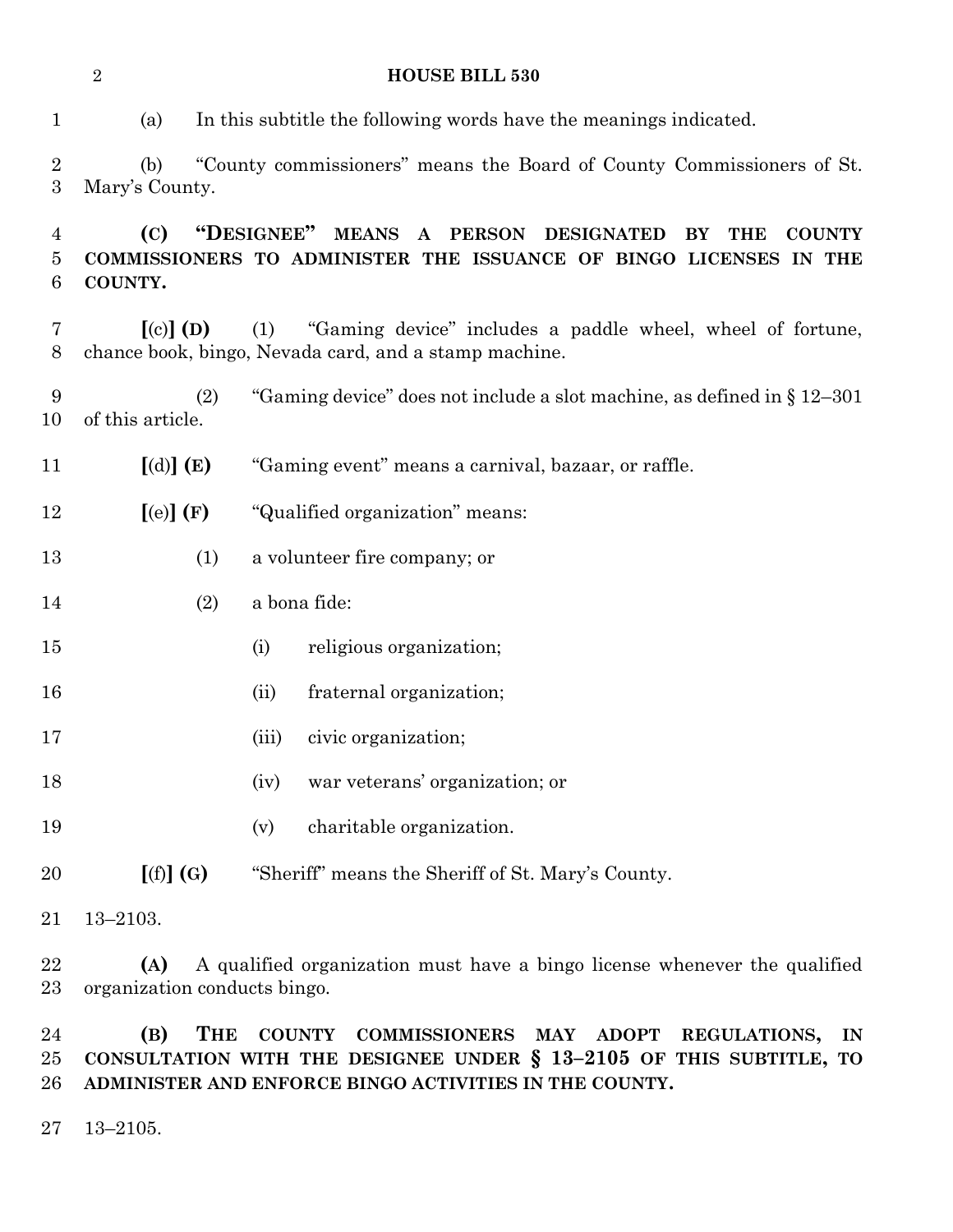### **HOUSE BILL 530** 3

 (a) **THE COUNTY COMMISSIONERS SHALL DESIGNATE A PERSON TO ADMINISTER THE ISSUANCE OF BINGO LICENSES IN THE COUNTY. (B)** An organization shall submit an application for a bingo license to the **[**sheriff**] DESIGNEE**. **[**(b)**] (C)** A principal officer of the organization shall certify in the application for a bingo license: (1) the name and address of the organization; (2) the name and address of the officer seeking the license for the organization; (3) that the officer is authorized by the organization to file the application; 11 (4) the time and place of bingo; (5) that, within 15 days after the last day named in the application for the license to conduct bingo, a principal officer of the organization will file under penalties of perjury the report required by § 13–2109 of this subtitle; (6) that bingo will be conducted solely and personally by the regular members of the organization, without the assistance of gaming professionals; and (7) that no compensation or reward will be paid to a person for conducting or assisting in conducting bingo. 13–2106. (a) By resolution, the county commissioners may establish a bingo license fee schedule based on criteria that the county commissioners consider appropriate. (b) The **[**sheriff**] DESIGNEE** shall charge for each license the annual license fee that the county commissioners set by resolution. (c) A resolution adopted under subsection (a) of this section shall specify the fund in which the license fees are to be deposited. 13–2107. The **[**sheriff**] DESIGNEE** shall issue a numbered license to an organization that meets the requirements of §§ 13–2103 through 13–2110 of this subtitle to conduct bingo and award prizes.

13–2115.